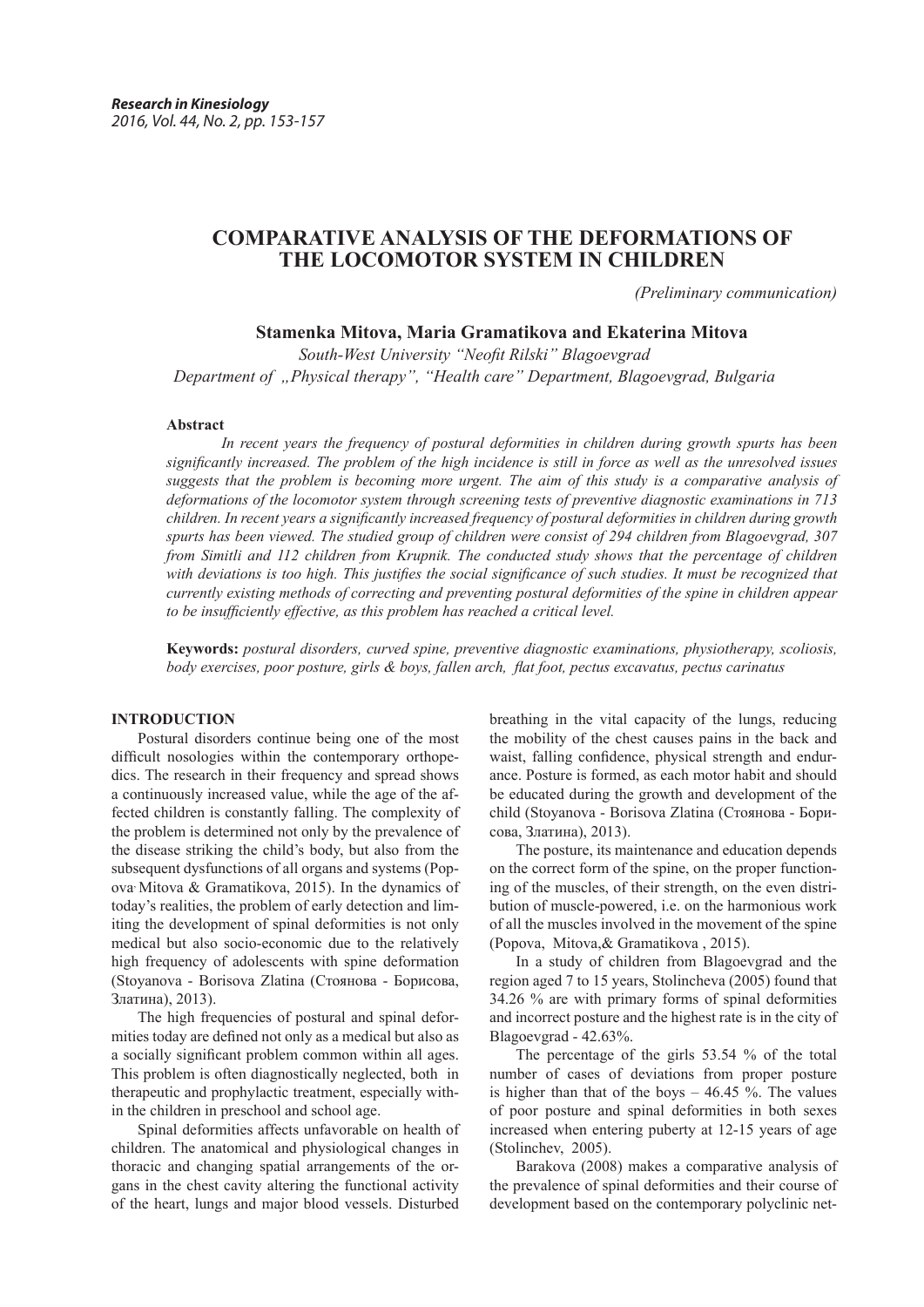## 154 *S. Mitova et al*

work. The object of her study are the results of preventive and consultative examinations of 384 children and adolescents aged 6-18, conducted in 2005-2007. The author compares the data with those of her other research projects realized for over 20 years. Barakova (2008) summarizes that the results of the examinations show consistently high levels of bad posture – 16.83 % and of structural spinal curvature – 6.81 %. In her earlier study (1987-88) they were: bad posture  $- 15.03$  %; structural spinal curvature  $-$  5.87 %, at a massive volume research - 39 613 children. The author establishes a large percentage of poor posture and first-degree scoliosis, which according to her talks about the weak prevention and unresolved questions of general nature - a way of life in the family and school, sports activities, realization of free time and the direction of the distortion. The study indicates that right-sided scoliosis first degree were 3.56  $\%$ , left-sided – 1.58 %, right- sided scoliosis second degree  $-0.44\%$ , on the left  $-0.18\%$ , third degree scoliosis right – 0.063 %, on the left – 0.017 % (Barakova, 2008).

Dikov and Dikova research the frequency of the scoliosis cases with a different direction of the distortion. Within the report they found a variety of data on the incidence of scoliosis, which is explained by the different criteria study between 1% -5%. For our country a team of USBALO finds scoliosis in 1.2 percent of the surveyed students. It is considered that the frequency of the distortion was 2% greater than 10 $^{\circ}$ , 0,5% over 20 $^{\circ}$ , 2% above 30  $\degree$  and only 1% of more than 40  $\degree$  (Dikov & Dikova, 2008).

In a study of Markovska (2013) on the contingent of 1343 for the period from 2008 to 2011, were reported the following results: poor posture at 50.4 percent, with 12.1 percent of the children studied was established spinal deformities. Of the children with postural disturbances 26.5% have poor posture in the frontal plane, 10.7% in the saggital plane and 13.2% combined (saggital and frontal). Of all examined children the author registers 6.4 percent scoliosis I degree, at 0.3 percent scoliosis grade II, at 3.3% flat back and 2,1% I level distortion in a front-rear plane (Markovska, 2013).

The results of the realized maintenance diagnostic review in Blagoevgrad in 2129 children showed that the percentage of students with good posture is 372 (17.47%). The percentage of deviations from the correct posture and spinal curvature is alarming - 1757 (82.53%). Of these 898 (42.18%) were in girls and 859 (40.35%) in boys. From the data on the number of cases of deviation from the correct stand, divided by year, sex and type of postural disorder are clearly visible the following facts: in Blagoevgrad the children with good posture are only 372 (17.47%), bad posture are 1253 (58.85%) and with spinal curvature - 504 (23.67%).

From what has been said we can emphasize that the efforts of the individual authors here are mainly focused on the incidence of spinal deformities in order to attract the attention of society and state authorities to this problem. From the data can be concluded that: data on prevalence are contradictory, which may be explained by the different methods of diagnosis, which is not always mentioned. It is noteworthy, however, that in this period in Bulgaria are missing data for longitudinal studies related to monitoring the effect of individual kinesitherapeutic approaches and disclosure of basic mechanisms for generating postural problems in the spine.

The aim of this study is a comparative analysis of deformations of the locomotor system through screening tests with preventive diagnostic examinations.

#### **METHODS**

This study involved 713 children of primary school age (6-11 y.), of which 294 children from Blagoevgrad, 307 children from Simitli and 112 children from Krupnik. The study was conducted in VIII school "Arseni Kostentsev" in Blagoevgrad, at "St. Kyril and Methodi" High school in Simitli, at "St. Kyril and Methodi" High school in the village Krupnik, after signing the declarations of informed consent.

## **RESULTS AND DISCUSSION**

The percentage of spinal deformities found in children studied from the city of Blagoevgrad is 22.45%,

|         |             |                          | Curved spine %           |         |             | Poor posture $\%$ |         |
|---------|-------------|--------------------------|--------------------------|---------|-------------|-------------------|---------|
| Age     | Sex         | Blagoevgrad              | Simitli                  | Krupnik | Blagoevgrad | Simitli           | Krupnik |
| 6 year  | Girls       |                          | $\overline{\phantom{0}}$ |         | 1,02        |                   |         |
|         | <b>Boys</b> | 0,68                     | $\overline{\phantom{a}}$ |         | 0,68        |                   |         |
| 7 year  | Girls       | 3,50                     |                          | 1,79    | 8,16        | 3,58              | 1,79    |
|         | <b>Boys</b> | 5,10                     | 0,65                     | .79     | 10,20       | 2,28              | 3,57    |
|         | Girls       | 1,82                     | 0,65                     | 2,68    | 5,44        | 0,98              | 0,89    |
| 8 year  | <b>Boys</b> | 1,02                     | 0,33                     | 1,79    | 7,14        | 3,91              | 0,89    |
|         | Girls       | 1,82                     | 1,95                     | 0,89    | 6,46        | 2,93              | 0,89    |
| 9 year  | <b>Boys</b> | 4,42                     | 1,30                     | 0,89    | 5,78        | 2,61              | 1,79    |
| 10 year | Girls       | 1,36                     | 1,63                     | 0,89    | 5,44        | 3,26              | 1,79    |
|         | <b>Boys</b> | 2,73                     | 1,30                     | 1,79    | 6,80        | 0,65              | 0,89    |
| 11 year | Girls       |                          | 1,30                     | 3,57    |             | 1,30              |         |
|         | <b>Boys</b> | $\overline{\phantom{0}}$ | $\overline{\phantom{a}}$ |         |             | 1,95              | 0,89    |
| Total   |             | 22,45                    | 9,11                     | 16,08   | 57,14       | 23,45             | 13,39   |

*Table 1. Distribution of postural disorders according to age and gender*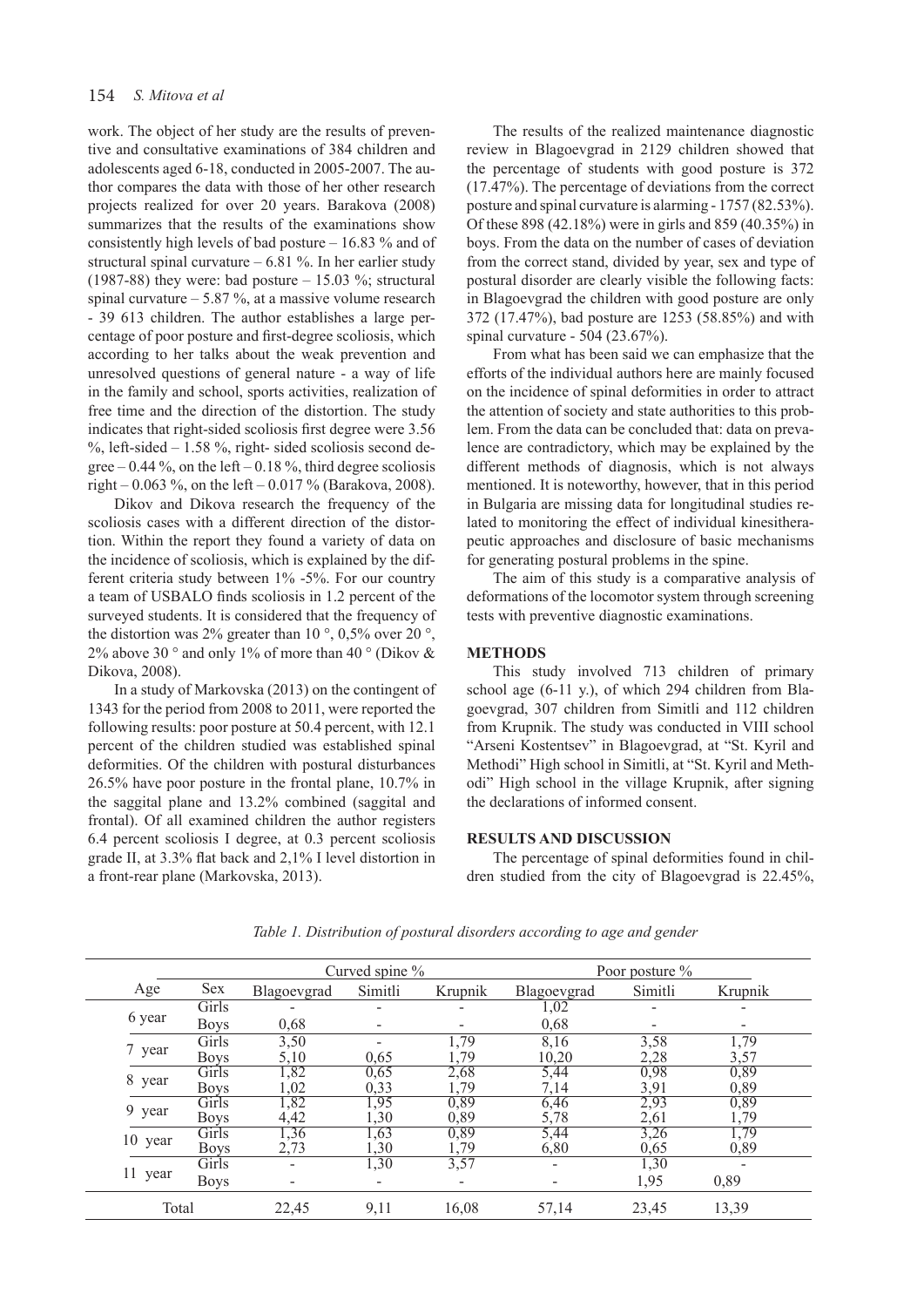|          |                     | Fallen arch % |         |         |              | Flat foot $\%$ |         |  |
|----------|---------------------|---------------|---------|---------|--------------|----------------|---------|--|
| Age      | <b>Sex</b>          | Blagoevgrad   | Simitli | Krupnik | Blagoevgrad  | Simitli        | Krupnik |  |
| 6 years  | Girls               | 0,34          |         |         | 0,68         |                |         |  |
|          | <b>Boys</b>         |               | -       |         | 0,68         |                | -       |  |
| 7 years  | Girls               | 3,06          | 2.61    |         | 1,36         | 0.98           |         |  |
|          | <b>Boys</b>         | 6,12          | 3.58    | 0.89    | 3,74         | 0.98           | 2.68    |  |
|          | Girls               | 3,74          | 0.65    | 0.89    | 1,02         | 0.33           |         |  |
| 8 years  | <b>Boys</b>         | 2,72          | 1.63    | 3.57    | 3,40         | 1.63           | 0.89    |  |
|          | Girls               | 2,72          | 2.61    |         | 0,68         |                |         |  |
| 9 years  | <b>Boys</b>         | 5,10          | 1.95    | 5.36    | 2,04<br>0,68 | 1.79           | 1.79    |  |
| 10 years | Girls               | 2,04          | 0.65    | 0.89    |              |                | -       |  |
|          | <b>Boys</b>         | 4,08          | 0.65    | 1.79    | 0,68         | 0.98           | 0.89    |  |
|          | Girls               |               | 0.98    | 0.89    | ۰            |                |         |  |
| 11 years | 1.30<br><b>Boys</b> |               | -       |         | -            |                |         |  |
| Total    |                     | 29,93         | 16,61   | 14,28   | 14,63        | 6,69           | 6,25    |  |

*Table 2. Distribution of flat foot according to age and gender*

*Table 3. Distribution of deformations of chest according to age and gender*

|             |             | Blagoevgrad                 |                             |                             | Simitli                     | Krupnik                     |                             |
|-------------|-------------|-----------------------------|-----------------------------|-----------------------------|-----------------------------|-----------------------------|-----------------------------|
| Age         | Sex         | Pectus<br>excavatus<br>$\%$ | Pectus<br>carinatus<br>$\%$ | Pectus<br>excavatus<br>$\%$ | Pectus<br>carinatus<br>$\%$ | Pectus<br>excavatus<br>$\%$ | Pectus<br>carinatus<br>$\%$ |
| 6 years     | Girls       |                             |                             |                             |                             |                             |                             |
|             | <b>Boys</b> |                             |                             |                             |                             |                             |                             |
| 7 years     | Girls       | 1,36                        |                             |                             |                             |                             |                             |
|             | <b>Boys</b> | 1,70                        | 0,34                        | 0,65                        |                             |                             |                             |
| 8<br>years  | Girls       |                             |                             |                             |                             |                             |                             |
|             | <b>Boys</b> | 1,02                        | 0,68                        | 0,65                        | 0,65                        | 0,89                        | 0,89                        |
|             | Girls       |                             |                             |                             |                             |                             |                             |
| 9 years     | <b>Boys</b> | 0,68                        | 0,34                        | 0,65                        | 0,98                        | 0,89                        |                             |
| 10 years    | Girls       |                             |                             |                             | 0,33                        |                             | 0,89                        |
|             | <b>Boys</b> | 1,02                        | 0,68                        | 0,98                        | 0,65                        |                             |                             |
| 11<br>years | Girls       |                             |                             |                             |                             |                             |                             |
|             | <b>Boys</b> |                             |                             | 0,65                        |                             | 0,89                        |                             |
| Total       | Total       | 5,78                        | 2,04                        | 3,58                        | 2,61                        | 2,68                        | 1,79                        |

*Table 4. Results from the disruptions of the locomotor system in children of age from 6 to 11 years old*

| Deformation        | Blagoevgrad | Simitli | Krupnik |
|--------------------|-------------|---------|---------|
| Spinal defornities | 22,45       | 9,11    | 16,08   |
| Improper posture   | 57,14       | 23,45   | 13,39   |
| Fallen arch        | 29,93       | 16,61   | 14,28   |
| Flatfoot           | 14,63       | 6,69    | 6,25    |
| Pectus excavatus   | 5,78        | 2,04    | 3,58    |
| Pectus carinatus   | 2.61        | 2,68    | 1,79    |

with 57.14% - deviations from the correct posture. Of these girls with poor posture 26.53% and boys 30.61 percent. At 8.50% of the girls were found spinal deformities and within boys 13.95%.

The percentage of children with good posture of Simitli is 67.44%. The percentage of deviations from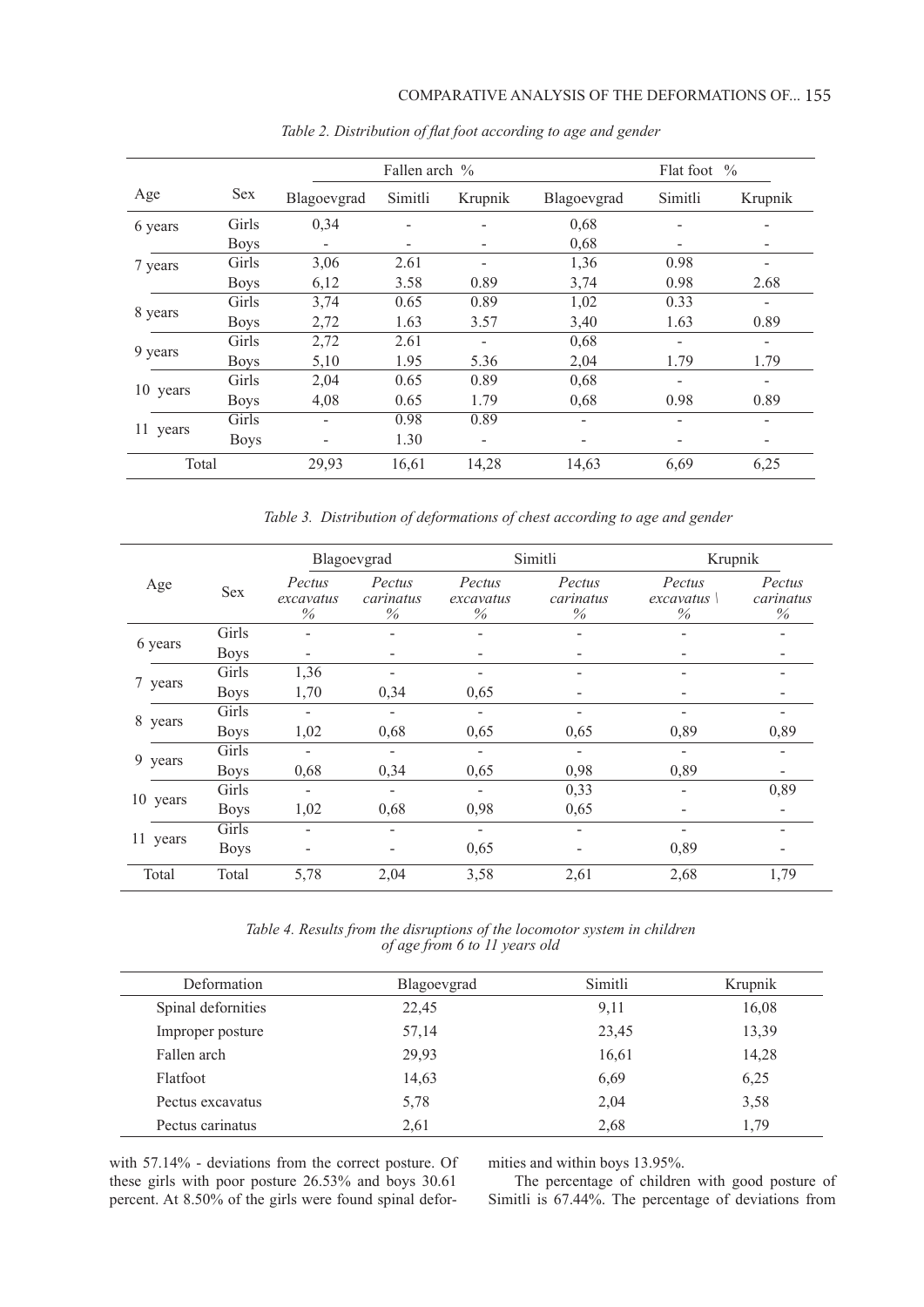the correct posture is 32.56%. Of these, 23.45% - poor posture and spinal curvature at 9.11%. Followed findings poor posture are: Girls - 12.05% and boys - 11.4%. At 5.53% of the girls were found spinal curvature and boys 3.58%.

The percentage of deviations from the correct posture to the village of Krupnik is - 29.47 percent, 13.39 percent of them - poor posture, spinal curvature - 16.08%, and with good posture are 70.53%. Followed findings poor posture is: girls - and boys 5.36% - 8.03%. At 9.82% of the girls were found spinal curvature and boys 6.26%.

The arch of the foot participates in the motor system as a whole and influences the all of its units. Flat foot is a deformation of the muscles of the foot, expressed in a fall in the cross and / or longitudinal arch of the foot. In the presence of flatfoot the center of gravity is changed and the statics of all units' cranial chain of the human body - calves, thighs, hips, spine (Popova, Mitova, & Gramatikova, 2015).

After processing of the plantography data from 294 children from the town of Blagoevgrad, we found normal foot in 163 children (55.44%). The remaining 131 (44.56%) children had an abnormal one. With fallen arch (index Chizhin between 1 and 2) were 29.93% of the children. With deformities (at Chizhin index of greater than 2) were recorded 14.63 percent of surveyed children.

Of the children studied in Simitli  $n = 307$  diagnosed with fallen arch are: girls - and boys 7.5% - 9.11%. At 1.31% of the girls was found flatfoot and boys 5.38%.

Of the children studied in the village of Krupnik  $n =$ 112, ascertained fallen arch are: girls - and boys 2.67% - 11.61%. At 0% of girls was found flatfoot and boys 6.25%. Prevalence of deformities according to age and gender is presented in Table 2.

Of deformation of the chest with the highest percentage are the children with Pectus excavatus (shoemaker chest) - 5.78% for Blagoevgrad, 3.58% of Simitli, Krupnik - 2.68%. With rectus carinatus (bird's chest) in Blagoevgrad were found - 2.04% to Simitli - 2.61% for the village of Krupnik - 1.79%. Distribution of deformations of chest according to age and gender is shown in Table 3.

On Table 4. are presented the results from the disruptions of the locomotor system in children of age from 6 to 11 years old. The highest percentage with children with posture disorders  $-57$ , 14 % in Blagoevgrad; 23, 45 % - Simitli and 13, 39 – Krupnik. With a fallen arch are 29, 92 from the children in Blagoevgrad, 16, 61 from the children in Simitli. The least deformations are found while examining the chest. With a "shoemaker chest" from Blagoevgrad are 5, 78 % of the children, 2, 04 of the children in Simitli and 3, 58% of the children in Krupnik.

#### **CONCLUSION**

The conducted study shows that the percentage of

children with found deviations is too high.

Along with their proven effectiveness methods for recovery of children with deformations of the locomotor system, increases the need for health promotion and deformities prevention and practicing of modern approaches to development and introduction of kinesitherapy in preschool and school age. The comparative analysis of the prevalence of postural deformities and spinal deformities among adolescents made, confirms the social significance of the problem.

The exact evaluation of the pathokinesilogical deviations in postural deformities and spinal deformities requires the application of modern methods of research. To have maximum good therapeutic effect, the kinesitherapeutic program should be conducted daily. School age is extremely favorable for the implementation of preventive therapeutic measures.

Unfortunately, the spinal deformities often develops progressive. This leads to severe malformations of the spine that infringes the function of internal organs, having in perspective a limited choice of profession and difficulties in social interaction, leading to dissatisfaction with life. In contemporary conditions the problem is even deeper due to reduced physical activity of children, unhealthy diet and obesity, congenital anomalies of the spine which could lead to increasement of the number of traumatic injuries.

#### **REFERENCES**

- Баракова, П. (2008). Сравнителен анализ на честотата на разпространение на гръбначните изкривявания и техния ход на развитие в съвременната поликлинична мрежа [Comparative analysis of the prevalence of spinal deformities and their course of development in modern polycinic network. In Bulgarian.] *Сборник, Научни трудове на Русенския университет, 47*(5.4), 47-50.
- Дикова, М., & Диков, Д. (2008). *Сколиоза, Педиатрия* [Scoliosis, Pediatrics. In Bulgarian.] (48, Supplementum), 22-24.
- Марковска, Г., (2013). *Скрининг и кинезитерапия при постурални нарушения.* [Screening and physical therapy with postural disorders. In Bulgarian.] (Unpublished doctoral dissertation, National Sports Academy "Vassil Levski" – Sofia) София: НСА "В. Лвески". София.
- Митова, Ст. (2016). *Кинезитерапия при постурални проблеми в гръбначния стълб.* [Kinesitherapy in postural problems in the spine. In Bulgarian.] (Unpublished doctoral dissertation, South-WestUniversity "Neofit Rilski, Blagoevgrad) Благоевград: Факултет "Обществено здраве и спорт".
- Столинчева, В. (2005). *Изследвания върху гръбначните изкривявания и тяхната профилактика при учениците от Благоевградска област* [Research on spinal deformities and their prevention in students from Blagoevgrad. In Bulgarian.] (Unpublished doctoral dissertation, South-WestUniversity "Neofit Rilski, Blagoevgrad) Благоевград: Факултет по педагогика.
- Стоянова Борисова, Златина, (2013). Комплексни подходи за профилактика и рехабилитация на деца с неправилна стойка и гръбначно изкривяван [Integrated approaches to prevention and rehabilitation of children with incorrect posture and spinal deformities.